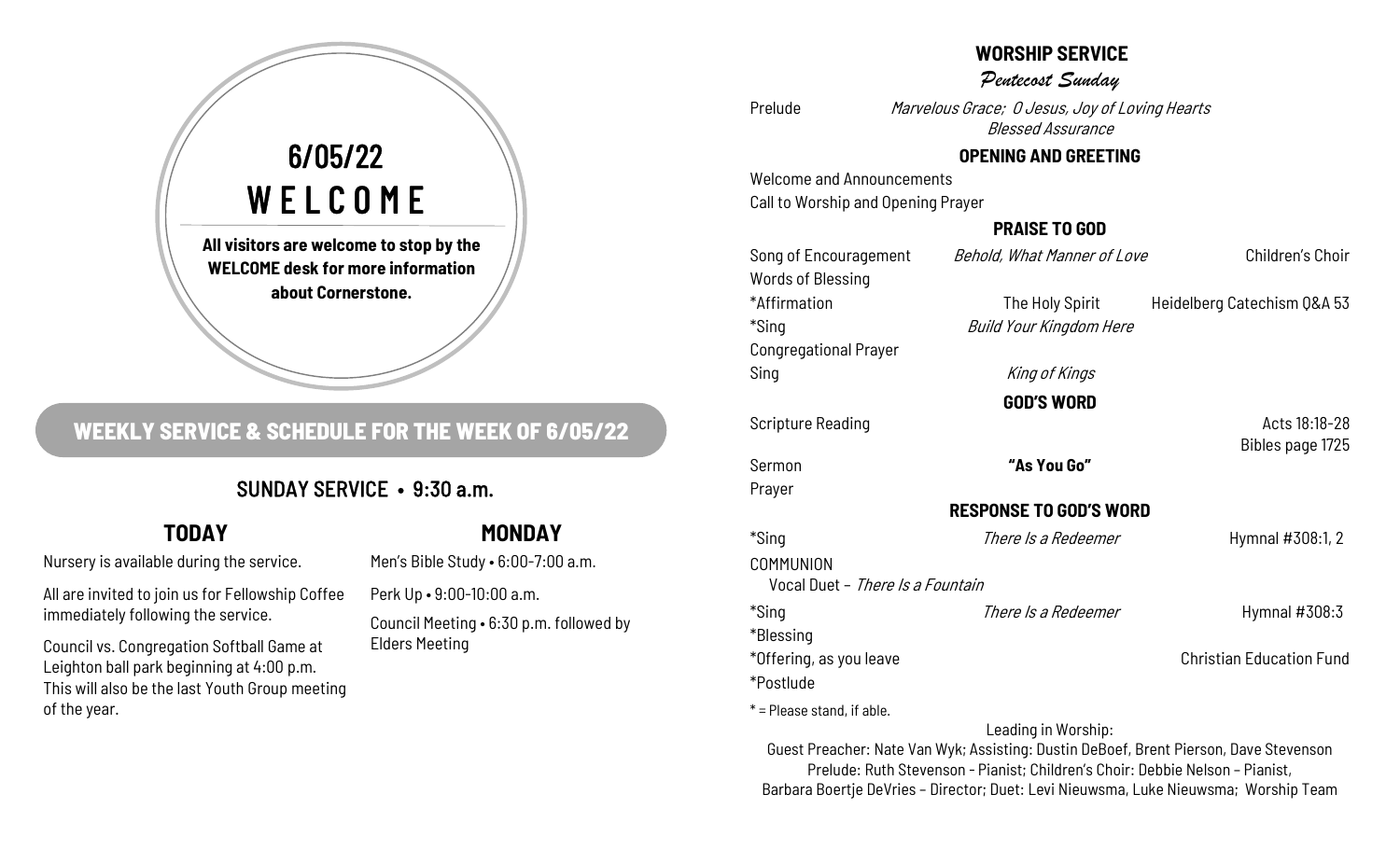## **June 5, 2022 News and Announcements**



BUILDING COURAGEOUS, AUTHENTIC CHRIST FOLLOWERS.

**OFFERINGS**: June 12: The Legacy Home (note change); June 19: The Well; June 26: Crossroads Prison **Ministries** 

- **NURSERY**: Today: Taylor Vande Voort, Sarah Christensen June 12: Stephanie Roose, Emily Boender
- **DOOR GREETERS**: Today: Wes & Arlys Veenstra, Zach & Stacia Veenstra June 12: Steven & Kala Talsma, Bernie & Lois Beekhuizen
- **FELLOWSHIP COFFEE**: C = 3-4 Dozen Cookies; J = 1 gal. Juice; S = Serve

Today: Debbie Nelson C,J,S; April Nieuwsma - C,J; Sharon Walker - C,S

June 12: Ruth Van Hal – C,J; Glenda Van Kooten – C,J,S; Lola Spoelstra – C,S

**TODAY**: On this Pentecost Sunday we welcome Nate Van Wyk who will be preaching.

 This morning we look forward to partaking of the Lord's Supper. We joyfully anticipate receiving the benefits of Christ's salvation as we receive the bread and cup in faith. If you have put your faith in Jesus as your Lord and Savior, and are seeking to faithfully follow Him, you are welcome to join us at the table.

**NEXT SUNDAY**: Bryan Branderhorst will be preaching at our worship service next Sunday.

**OUR CHURCH FAMILY:** We wish a happy birthday to John Van Zee who will celebrate his 91st birthday on June 9, and pray for God's continued blessings.

**COUNCIL vs. CONGREGATION SOFTBALL GAME**: Today, June 5, we'd like to invite everyone to join us as the council takes on the congregation in softball. If you'd like to play, contact Steven Talsma. We'll be playing at the ball park in Leighton so bring the whole family. We'll also be grilling hotdogs and doing a potluck for sides and salads. The game starts at 4:00 p.m. and the meal follows at 5:30 p.m. Come for some fellowship and free entertainment.

**MONDAY MORNING MEN'S BIBLE STUDY** - Mondays, 6:00-7:00 a.m. we have a weekly Bible study here at Cornerstone. Join us as we go through the Belgic Confession. This week we'll go through Articles 24 and 25 on Sanctification. If you have any questions, talk to Steven Talsma or Dave Stevenson.

**MUSICAL FATHERS / CHILDREN**: If you would like to share your musical talent in worship on Father's Day, June 19, please contact Barbara Boertje DeVries - worship@cornerstonepella.org by June 12.

**SERVICE OPPORTUNITY IN CARY, MISSISSIPPI**: Are you able to help with some shingling projects in Cary, Mississippi, this summer? If you are interested in going, contact Jon Van Woerkom, 780-2638.

**SIXTH ANNUAL HEARTLAND HYMN SING**: All denominations and all generations are invited to join us for an evening of singing the great hymns of the faith tonight, June 5, at 6:00 p.m. at Calvary Church. A freewill offering will be received. If you are unable to attend in person, please watch online at calvarypella.org.